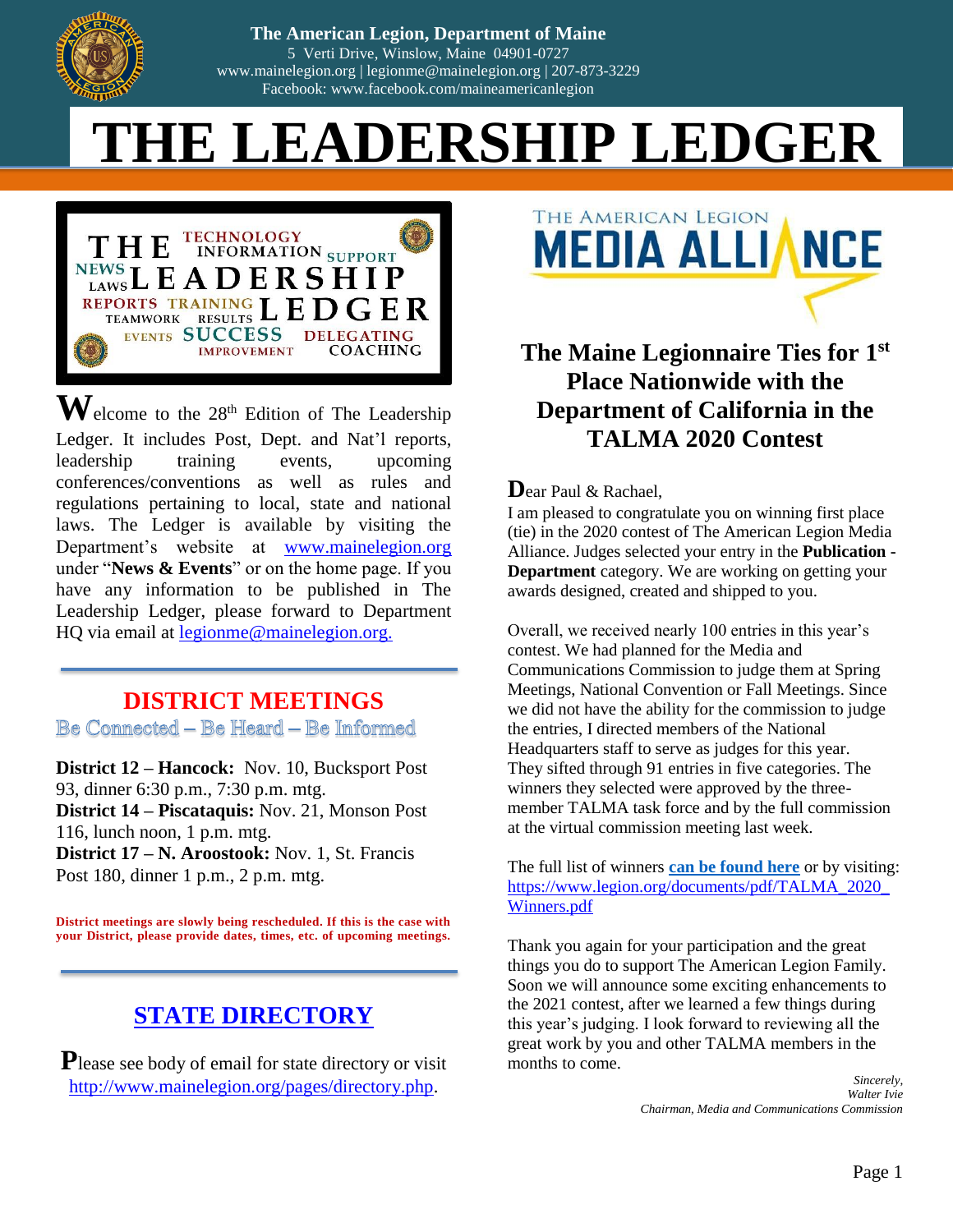## **Enjoy [the 2020 Convention Digital](https://indd.adobe.com/view/b6c6c128-5712-4eaa-85fc-030f59fd34de)  [Digital Convention Yearbook Now](https://indd.adobe.com/view/b6c6c128-5712-4eaa-85fc-030f59fd34de)  [Available Online!](https://indd.adobe.com/view/b6c6c128-5712-4eaa-85fc-030f59fd34de)**



**L**ots of New Information Including Hyperlinked Business Ads To Websites, Legion Programs &



This year, only a limited amount of printed yearbooks are available for purchase at \$20 each. To purchase one, please call 207-873-3229 Ext. 2.

**Help Promote Maine American Legion's 2021 Annual Convention Yearbook!** Ask local businesses if they would like to promote their business in support of Maine Veterans by purchasing ad space in our 2021 Annual Convention Yearbook! Have them call 207-873-3229 Ext. 2 or visit us here on the web at www.mainelegion.org.



#### [The Revitalization of](https://drive.google.com/file/d/1cXkayG0huIEvcUKPLWUAP0uwXqFytxin/view)  [Bridgton Post 67](https://drive.google.com/file/d/1cXkayG0huIEvcUKPLWUAP0uwXqFytxin/view)

Click the title to watch the video about how Bridgton Post 67 has been recently revamped.

You can also visit the link below:

[https://drive.google.com/file/d/1cXkayG0huIEvcUKPLWUAP](https://drive.google.com/file/d/1cXkayG0huIEvcUKPLWUAP0uwXqFytxin/view) [0uwXqFytxin/view](https://drive.google.com/file/d/1cXkayG0huIEvcUKPLWUAP0uwXqFytxin/view)

#### **MILITARY TRIVIA:**

**Q:** What famous Field Marshall once said: "Airplanes are interesting toys, but of no military value". ?

*Submitted by Dwayne Hatfield, Mars Hill Post 118*

#### **2021 NATIONAL ORATORICAL CONTEST ANNOUNCEMENT**

 $\mathbf{I}$ t was announced on October 14<sup>th</sup> that the 2021 National Oratorical Contest scheduled from April 9-11 in Indianapolis will be live and in-person. After the 2020 rendition was cancelled due to the risk of COVID-19 back in April, the Americanism Committee discussed the feasibility of future events during a pandemic. Ultimately, it was decided that the Oratorical can be held as long as conditions are improving and the event can be conducted safely for all who attend. Summarizing the Committee's reasons for keeping a traditional structure for the event goes as follows:

1. The nature of the event is best suited for an in-person setting and the Americanism Committee is confident in the reputation of the American Legion.

2. For the kids who attend and compete, it is a once in a lifetime experience where they are honored and celebrated. It is a unique bonding and learning experience.

The article concluded with a quote to reassure American Legion affiliates who wish to participate in the event of the Committee's dedication to keeping people safe:

"The decision to hold a traditional in-person National Oratorical Contest in 2021 was not made lightly during these unusually complex times. The Americanism Commission wishes each post, district and department a successful oratorical season."

For more information, please visit:

**[https://www.legion.org/oratorical/250742/american-legion](https://www.legion.org/oratorical/250742/american-legion-announces-plans-2021-national-oratorical-contest)[announces-plans-2021-national-oratorical-contest](https://www.legion.org/oratorical/250742/american-legion-announces-plans-2021-national-oratorical-contest)**

## **2021 HIGH SCHOOL ORATORICAL CONTEST**



**T**he American Legion, Department of Maine High School Oratorical Scholarship Contest will once again be held at Thomas College in Waterville on Feb. 13, 2021 at 9 a.m. Snow Date: Feb. 20, 2021 at 9 a.m. For more information, please visit our website: [http://www.mainelegion.org/pages/programs/oratorical.php.](http://www.mainelegion.org/pages/programs/oratorical.php)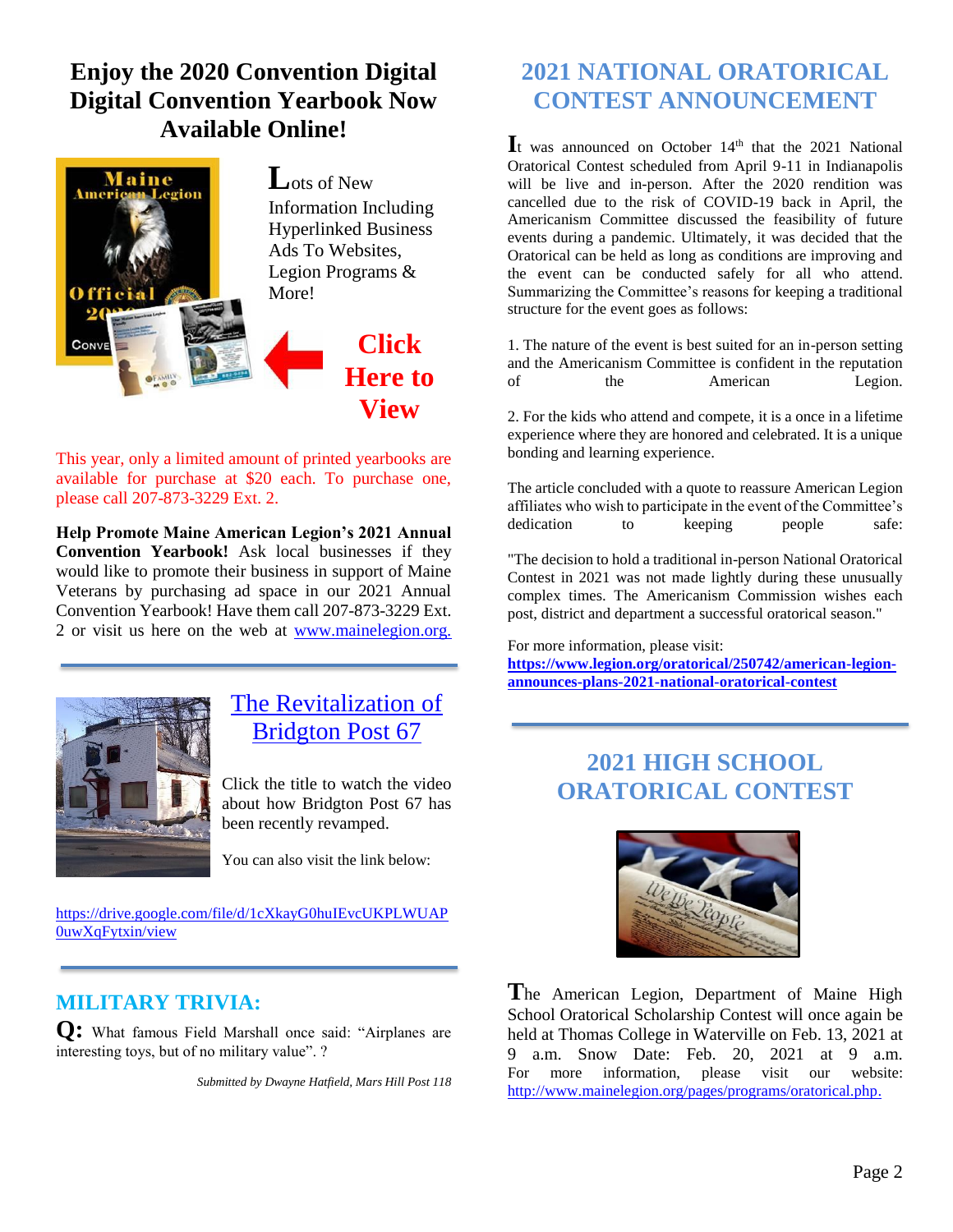

# **INTRODUCING TRAINING TUESDAYS**

**B**eginning in October, American Legion National Headquarters staff will present 60 to 90-minute sessions on topics aimed at post commanders and adjutants. Please join us to learn more about these two topics.

October 27, 2020 – 7 PM EDT

#### TOPICS:

#### **Changes & Updates to Online Membership Processing**

Focuses on basic overview of the new myLegion platform with an emphasis on the first log in authentication requirements, what the home page looks like, and how to view, edit and process renewals, adding new members, and transferring existing members.

Presenter: Libby Vickers, Product Support Specialist, IT Division

#### **Buddy Check**

Focus on the 5 W's (Who, What, When, Where, and Why) of the program and discuss the relevance, importance and strategic objectives of taking care of our fellow veterans.

*Presenter: Ron Neff (IN), Member Engagement Coordinator, Internal Affairs & Membership Division*



**American Legion Cutting Boards - \$30** 

#### Make check out to:

The American Legion, Department of Maine

#### Earmark "Cutting Boards" and mail to:

The American Legion, Department of Maine 5 Verti Drive, Winslow, Maine 04901



Proceeds Support Warren Post 218 Members



## **Virtual Boots to Business November 3rd - 4 th**

**When**: Tuesday, November 3rd, and Wednesday, November 4th, 8:30 AM - 4:00 PM **Register**: [HERE](https://gcc01.safelinks.protection.outlook.com/?url=https%3A%2F%2Fsbavets.force.com%2Fs%2F%3Futm_medium%3Demail%26utm_source%3Dgovdelivery&data=04%7C01%7Cwilliam.card%40sba.gov%7C3f8afbf0531e4d7347ef08d871f527e6%7C3c89fd8a7f684667aa1541ebf2208961%7C1%7C0%7C637384645569456074%7CUnknown%7CTWFpbGZsb3d8eyJWIjoiMC4wLjAwMDAiLCJQIjoiV2luMzIiLCJBTiI6Ik1haWwiLCJXVCI6Mn0%3D%7C1000&sdata=RpET810XKrLbrFEaycLPdcVV1n3B5RpB1fxf2G6kNnE%3D&reserved=0) and select "Online Portsmouth, NS, ME"

Boots to Business is a two-step training program developed to introduce Veterans and transitioning service members to business ownership. This 2-day workshop helps ensure that every participant has access to a standardized entrepreneurship training track and the small business resources in their local communities. Any veteran, spouse and/or dependent children over 18 are welcome to participate!

After completing the 2-day Boots to Business session, participants will have the tools and knowledge they need to identify a business opportunity, draft a business plan, connect with local small business resources, and launch their small business.

If you have any questions, please contact Bill Card at 207- 751-7379 or email: [william.card@sba.gov](mailto:william.card@sba.gov)

#### **MyLegion Overview for Post Adjutants**

"**O**ne of the eight presentations during last month's National Membership Workshop was on post adjutant's access of materials through [www.mylegion.org.](http://www.mylegion.org/) MyLegion provides post adjutants the ability to create membership listings, view members renewing online, search for members who have expired or are members of the department headquarters post, and chat with other officers discussing veterans issues and sharing membership ideas."

> Access the presentation at: [www.legion.org/training/membership.](http://www.legion.org/training/membership)

#### **MILITARY TRIVIA:**

**A:** Marshall Ferdinand Foch, 1911, while teaching at a senior French Military Academy, before he became overall Allied Forces Commander in 1918.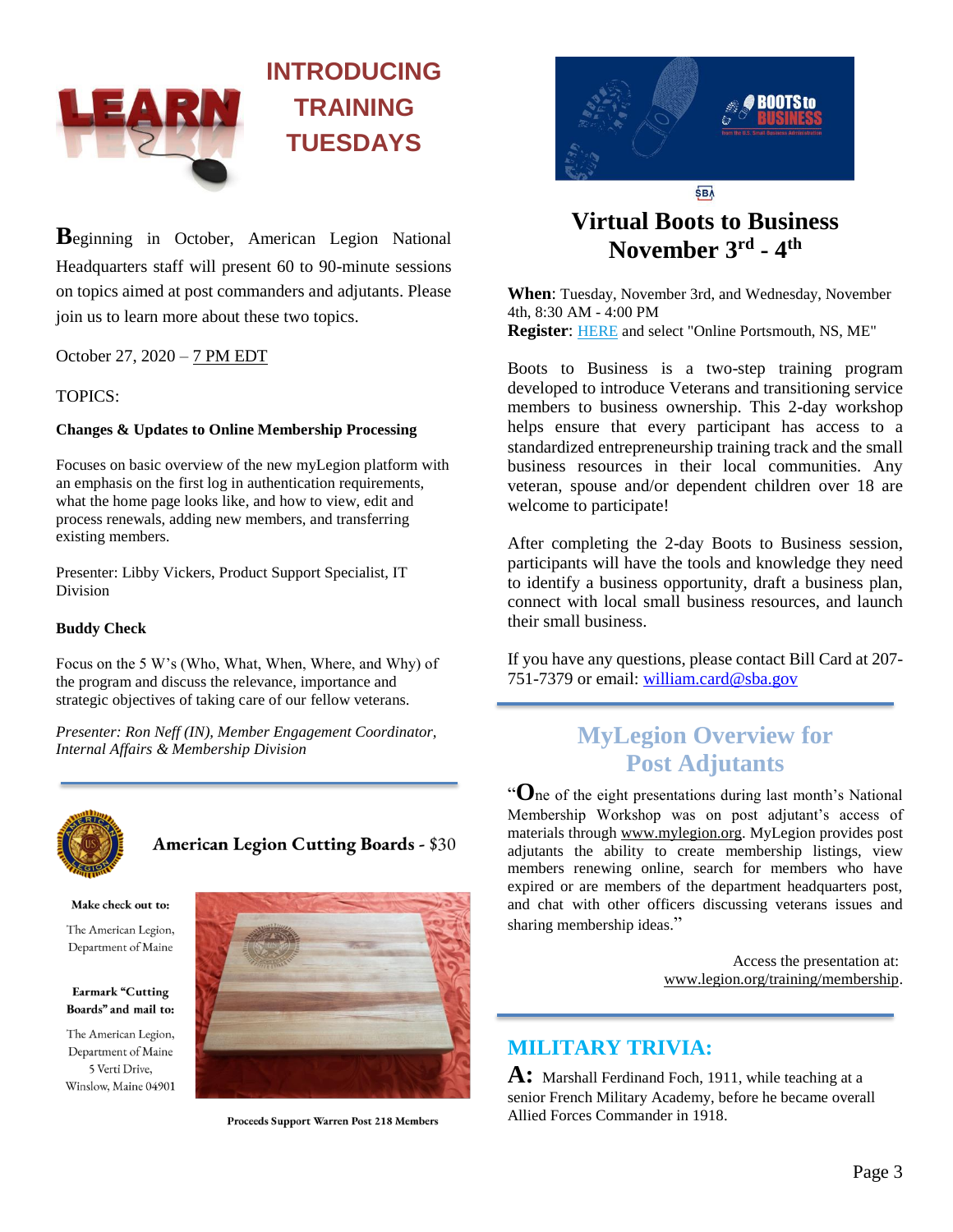

**[Sons of the](https://www.legion.org/sons)  [American Legion,](https://www.legion.org/sons)  [Membership](https://www.legion.org/sons)  [Update](https://www.legion.org/sons)**

"**T**his article is to inform you all of the new dues structure of The Sons of The American Legion as of July 2020. There has been an increase in our national dues, the increase is \$5.00 which makes your contribution to Detachment a total of \$15.00. Whatever you charge in your squadrons you will send \$15.00 per member to the Detachment. This increase is long overdue as it has been set at \$2.00 for 40 years that I know of. As a matter of fact, The American Legion has generously subsidized us for those many years, so it is time. The good news is that most of our Squadrons are informed of the change and are submitting the proper amount of funds. I would be remiss if I didn't mention where to send it:

The Detachment of Maine SAL 5 Verti Drive, **Suite. B**, Winslow, Maine 04901.

During this COVID-19 Pandemic, there are a lot of members that have questioned whether or not to renew your membership. Obviously, membership is of key importance to the entire American Legion Family. I can tell you that we are still trying to better our communities, state and nation. We are doing this with programs and donations that we have in place for in many cases a lot of years. The American Legion Family needs your support to continue providing for these important programs.

Recently my Squadron donated funds to support a youth soccer team, Detachment still has the goal to raise \$1.00 per member for CWF, which in turn is a National program to assist the youth in our country from coast to coast. It is all of our responsibility to get those membership goals. We must work to keep the entire organization moving forward growing and prosperous because you and I know that there are people that need our help and it is difficult to turn anyone in need away."

Yours in Service,

Don Allisot NEC The Detachment of Maine Sons of The American Legion

#### **THE DETACHMENT COMMITTEE TO ELECT RICHARD L. HUNTLEY NATIONAL VICE COMMANDER**

## **Eastern Region of the Sons of The American Legion**

"Ladies and Gentlemen,

I would like to introduce to you our newest Candidate for high office of the Sons of The American Legion National Vice Commander. He has served as Squadron Commander, District Commander, many of Detachment offices including Detachment Commander. Currently he serves as our National Executive Committeeman, our own Richard "Dickie" Huntley.

I am recalling my own campaign for National Vice Commander and can tell you that it requires quite a bit of funds to pursue this high office in the Sons of The American Legion. It took \$10,000.00 to successfully achieve that goal. It remains the going rate and obviously he won't be able to do this alone and will need some help from the entire Department Maine American Legion Family.

I am asking that all squadrons send a donation to Dickie or if your Squadron can run a fundraiser or raffle on his behalf. If all Squadrons, or even perhaps Units or even Posts could assist in any way it would be greatly appreciated. You will see some fundraisers being advertised from our committee from time to time and would appreciate your involvement in that.

Please send all funds to Richard Huntley at 38 Whale Cove Rd., Machiasport, ME 04655.



As a matter of fact, we have T-Shirts available. The image shown here shows the front and back of the t-shirt. They are available in Forest Green and Navy Blue and cost \$20.00 apiece. Get every

color. I think in the future there will be polo shirts in those colors but are not available yet.

I am very pleased to be able to give you this news and hope for your support for this candidate. It is not often that we, in the State of Maine, have the opportunity to assist one of our own to aspire to this lofty goal. I am positive that he will perform well and with our support he should represent this Detachment in an admirable way.

If you should have a fundraising event or would like a visit from Dickie or myself, feel free to contact him or me Don Allisot, PO Box 438, Woolwich, ME. 04579, Phone (207) 751-2109."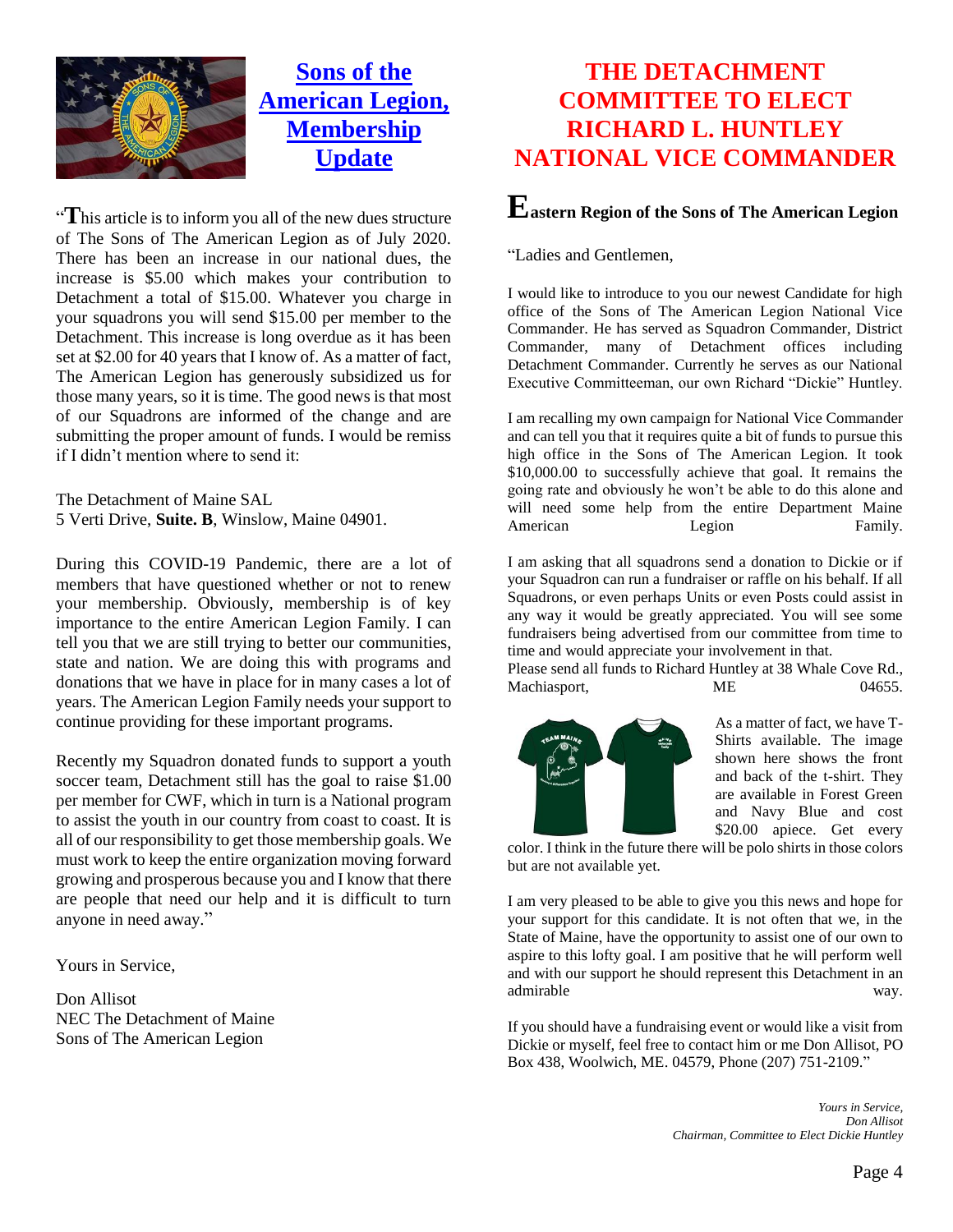#### **What is a Fisher House?**

**N**o, it's nothing like a Fishing House on the frozen Lake.

In fact, it's a home away from. When a veteran is hospitalized, their family can call and make reservations for FREE to stay at the newly built Fisher House right at VA Medical Center Togus Campus, Maine.

You say, how does one qualify to stay at the Fisher House?

#### **Families or Caregivers**

- 1 Involved in the "episodic care" of the Veteran.
- 2 Must be capable of self-care.
- 3 Reside 50-miles from Togus.

#### **Veterans**

1 – Receiving "episodic care" here at Togus. 2 – Accompanied by a family member or caregiver capable of self-care.

3 – Reside 50-miles from Togus.

*"Episodic Care" is confirmed through medical consults. Exceptions to the 50-mile rule, while rare, may be granted at the discretion of the Fisher House Manager.*

Here's a quick peek of the entry way and one of the sixteen bedrooms:





For more information, please contact:

**Manager:**  Patrick Crowley [Patrick.crowley@va.gov](mailto:Patrick.crowley@va.gov) (207) 623-8411

Also look online at all that The Fisher House has to offer:

[https://fisherhouse.org/programs/houses/house](https://fisherhouse.org/programs/houses/house-locations/maine-va-maine-healthcare-system/)[locations/maine-va-maine-healthcare-system/](https://fisherhouse.org/programs/houses/house-locations/maine-va-maine-healthcare-system/)

## **SUBMITTING CONTENT TO THE MAINE LEGIONNAIRE**

**P**lease be reminded that only those articles and/or pictures which are sent in proper form will be considered for publication in The Maine Legionnaire. As we continue to receive an overabundance of photos for publishing, we must have guidelines to follow. In order to publish any photo(s) received, effective immediately, the submitter must include the following: Who are the individuals in the photo (left to right), what the photo is about, and when and where the event took place. If the above mentioned is not provided, the photo will be returned to the submitter for clarification and submission of the required information.

Anyone interested in submitting an article and/or a photo, please send via email to [legionme@mainelegion.org,](mailto:legionme@mainelegion.org) or [rachael@mainelegion.org,](mailto:rachael@mainelegion.org) or mail to The American Legion, Department of Maine, 5 Verti Drive, Winslow, Maine 04901-0727.

Deadline for next issue: October 23, 2020



**VETERAN'S EMERGENCY FINANCIAL ASSISTANCE PROGRAM (VEFAP)**

**D**o you know of a veteran in your community in need of assistance? Someone who during these challenging times just needs a little help to keep them going? Maybe a veteran that is homeless? Or worst of all, a homeless veteran with children? If so, we want to remind you that The American Legion, Department of Maine can assist you to help these veterans during their difficult and troubling times.

You can call us at 207-873-3229 Ext. 3 or visit our website: [http://www.mainelegion.org/pages/resources/va](http://www.mainelegion.org/pages/resources/va-resources.php.)[resources.php..](http://www.mainelegion.org/pages/resources/va-resources.php.)We will contact you as soon as possible and we hope to enable you to help veterans in need.